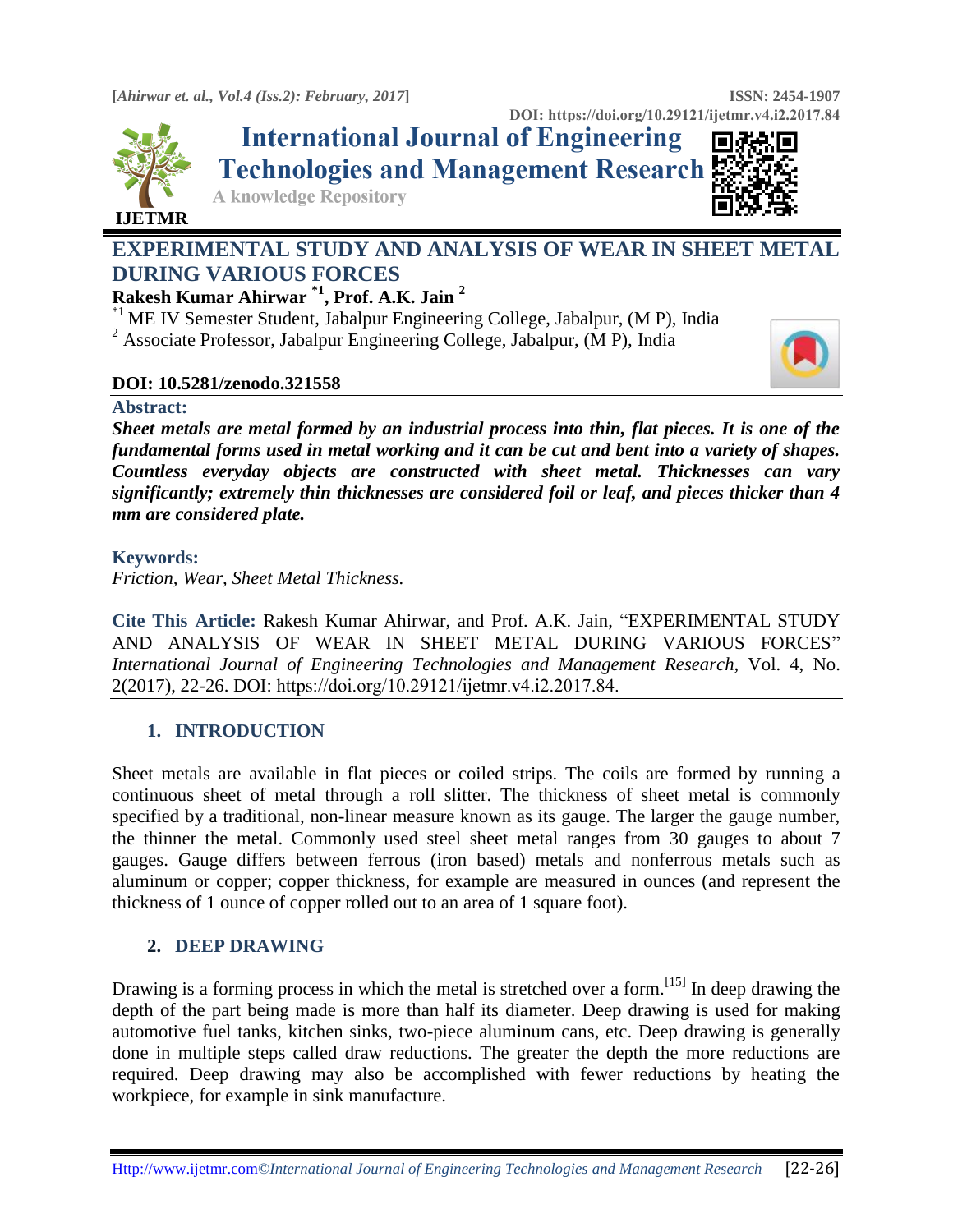**Impact Factor: 1.745 (I2OR)**



Figure 1: Deep drawing

#### **3. PRESS BRAKE FORMING**

This is a form of [bending](http://en.wikipedia.org/wiki/Bending_%28metalworking%29) used to produce long, thin sheet metal parts. The machine that bends the metal is called a [press brake.](http://en.wikipedia.org/wiki/Brake_press) The lower part of the press contains a V-shaped groove called the die. The upper part of the press contains a punch that presses the sheet metal down into the vshaped die, causing it to bend.



Figure 2: Press brake forming

### **4. ROLL FORMING**



Figure 3: Rolling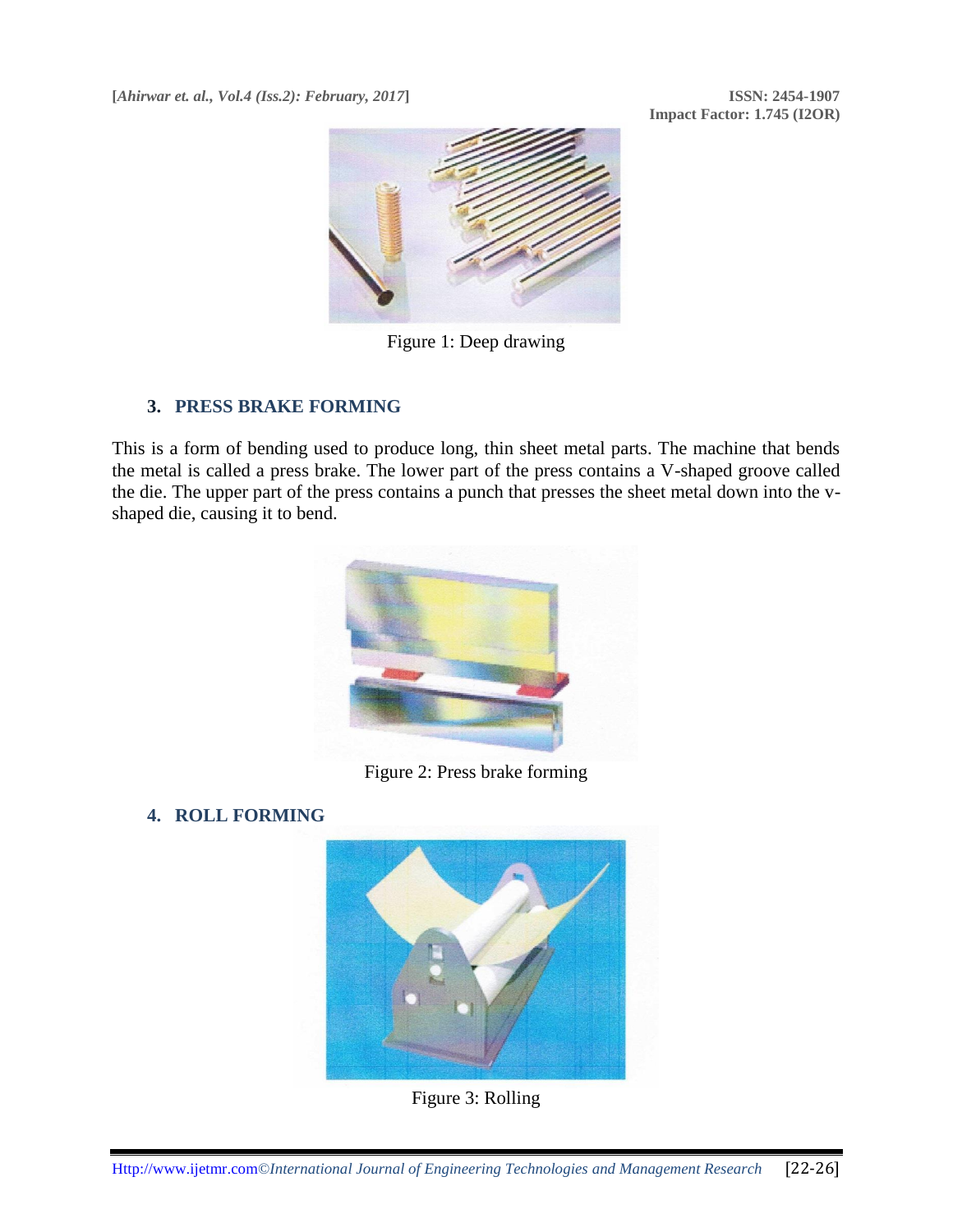#### **5. RESULTS AND DISCUSSION**

| Sr. No. | <b>Clearance in mm</b> | Spring back in degree |
|---------|------------------------|-----------------------|
|         | I.U                    | 1.8                   |
|         |                        | ∠.∠                   |
|         | L •⊿                   | J.Z                   |
|         | 1.J                    |                       |

Table 1: Spring back for 1.0 mm Steel sheet metal and applied load in 10 N



Figure 4: Spring back for 1.0 mm Steel sheet metal and applied load in 10 N

| Table 2: Spring back for 1.2 mm steel sheet metal and applied load in 20 N |     |                       |
|----------------------------------------------------------------------------|-----|-----------------------|
| <b>Clearance in mm</b><br>Sr. No.                                          |     | Spring back in degree |
|                                                                            | 1.8 | 2.8                   |
|                                                                            | 2.0 | <b>3.0</b>            |
|                                                                            | 2.2 | 3.2                   |
|                                                                            |     | 3.6                   |

|     | 1.0 | 4.0      |  |
|-----|-----|----------|--|
|     | 2.0 | 3.0      |  |
|     | 2.2 | 3.2      |  |
|     | 2.4 | 3.6      |  |
|     |     |          |  |
| 4   |     | 3.6      |  |
| 3.5 |     | $-3 - 2$ |  |



Figure 5: Spring back for 1.2 mm steel sheet metal and applied load in 20 N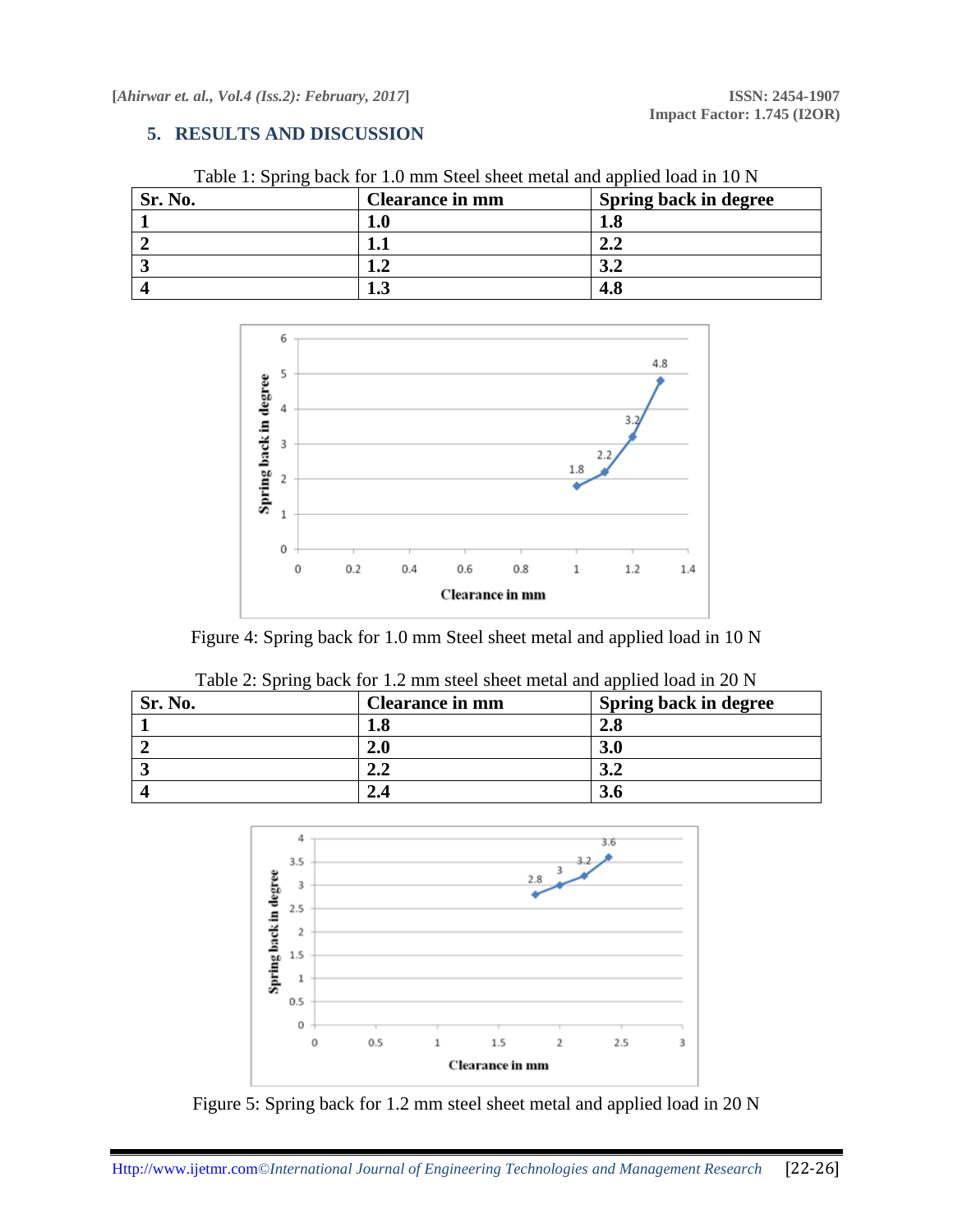٦

|  | Table 3: Spring back for 1.4 mm steel sheet metal and applied load in 30 N |  |
|--|----------------------------------------------------------------------------|--|
|--|----------------------------------------------------------------------------|--|

| Sr. No. | <b>Clearance in mm</b> | Spring back in degree |
|---------|------------------------|-----------------------|
|         | $\bf 2.8$              | 2.8                   |
|         | 2.9                    | 3.0                   |
|         | 3.0                    | ◡•                    |
|         |                        |                       |



Figure 6: Spring back for 1.4 mm steel sheet metal and applied load in 30 N

| Table 4: Spring back for 1.5 mm steel sheet metal and applied load in 40 N |         |                        |                              |
|----------------------------------------------------------------------------|---------|------------------------|------------------------------|
|                                                                            | Sr. No. | <b>Clearance in mm</b> | <b>Spring back in degree</b> |
|                                                                            |         |                        |                              |

| <b>Sr. No.</b> | Clearance in mm | Spring back in degree |
|----------------|-----------------|-----------------------|
|                | ◡∼              | ◡∸                    |
|                | J.J             | 3.8                   |
|                | <b>3.8</b>      | 4.0                   |
|                | 4.0             | 4.4                   |



Figure 7: Spring back for 1.5 mm steel sheet metal and applied load in 40 N